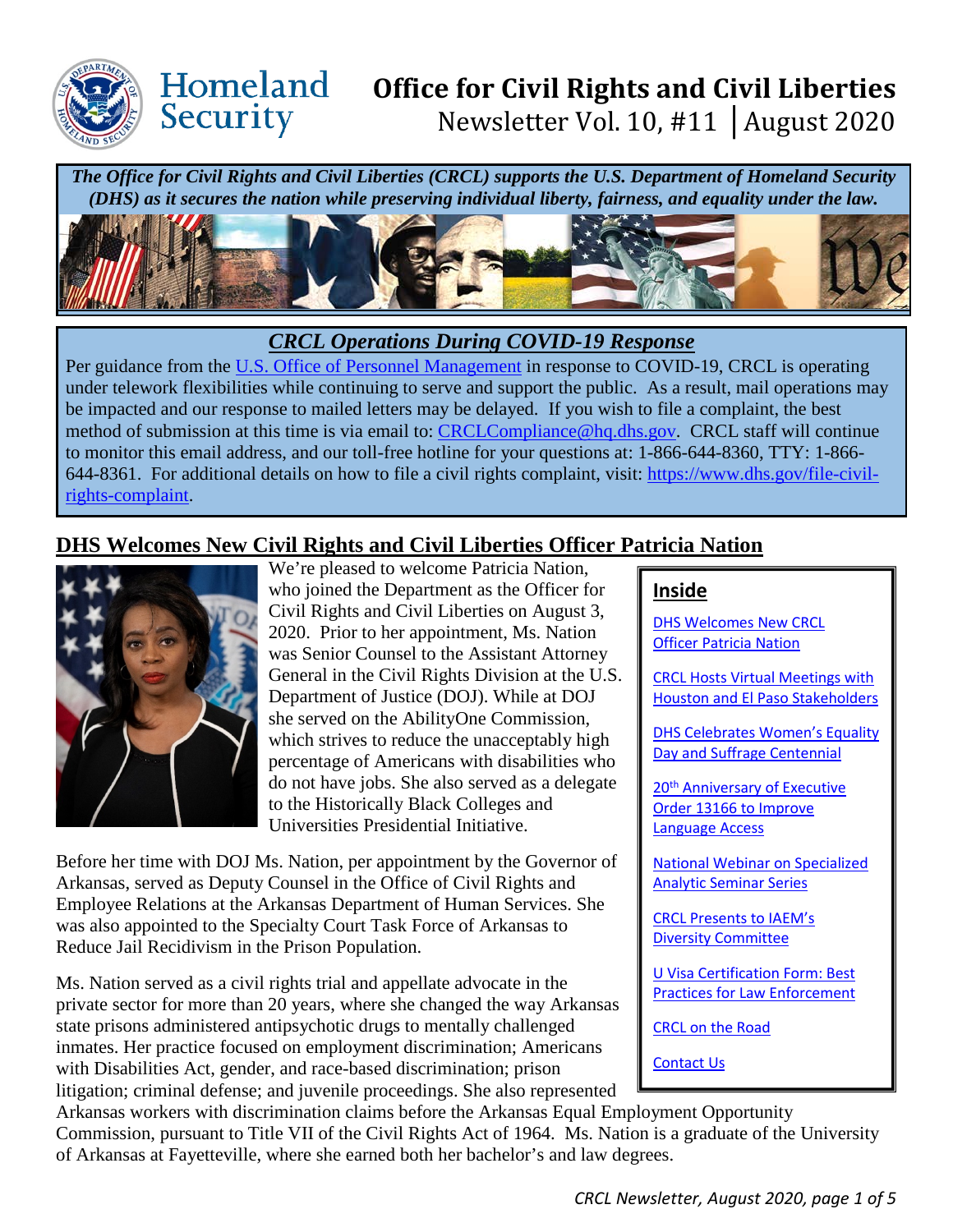# *CRCL Launches Monthly Webinar Series on DHS Civil Rights Evaluation Tool*

When an organization receives a grant or other type of financial assistance from DHS, those recipient organizations cannot discriminate in their programs and activities on the basis of race, color, national origin (including language), disability, age, sex, or religion. CRCL is responsible for ensuring recipient compliance with federal civil rights laws, and in carrying out that responsibility collects information from recipients via the **DHS Civil Rights Evaluation Tool**.

In July, CRCL kicked off a monthly webinar series to provide technical assistance to recipients on meeting and understanding their requirements related to the tool. The first webinar gave recipients from across the country with grants from the Federal Emergency Management Agency, U.S. Coast Guard, U.S. Citizenship and Immigration Services (USCIS) and other DHS Offices, the opportunity to ask questions about the tool and grants submission process. *View the [webinar presentation slides.](https://www.dhs.gov/sites/default/files/publications/overview-dhs-civil-rights-evaluation-tool.pdf)*

Future webinars for DHS recipients will focus on topics such as developing a nondiscrimination policy, a complaints process, a disability policy and reasonable accommodation process, and a language access plan. For more information, or to register for the monthly series, email: [CivilRightsEvaluation@hq.dhs.gov.](mailto:CivilRightsEvaluation@hq.dhs.gov) For more information on recipient civil rights requirements, visit: [dhs.gov/resources-recipients-dhs-financial](https://www.dhs.gov/resources-recipients-dhs-financial-assistance)[assistance.](https://www.dhs.gov/resources-recipients-dhs-financial-assistance)

# <span id="page-1-0"></span>**CRCL Hosts Virtual Meetings with Community Stakeholders in Houston and El Paso**

Representatives from CRCL's Community Engagement Section recently conducted a series of virtual meetings and calls with diverse community stakeholders in Houston and El Paso, Texas. Over the last several months during the COVID-19 pandemic, CRCL has continued its public engagement with diverse communities in a virtual capacity. While in-person meetings have paused, we continue to connect with our stakeholders to hear about local community concerns. During the calls, stakeholders raised a number of issues involving DHS activities in the area, which included: concerns with immigrant children detained with their parents at certain detention centers in light of the COVID-19 pandemic, and concerns with undocumented immigrants experiencing housing issues given the increase in evictions as a result of the COVID-19 pandemic

# **DHS Women's Equality Day and Suffrage Centennial Celebration**

On August 26, DHS joined the nation in celebrating Women's Equality Day and the centennial of the women's suffrage movement and ratification of the 19<sup>th</sup> Amendment with a Department-wide virtual commemorative event, sponsored by CRCL.

The theme for the year and occasion, *Valiant Women of the Vote*, was highlighted in opening remarks and throughout the event. In noting its historical significance, speakers also acknowledged that the 19<sup>th</sup> Amendment did not afford all women the right to vote—particularly Black and indigenous women, despite their participation in suffrage activities. Their determination and contributions, in the face of systemic marginalization, remain a vital part of the history of the suffrage movement and the overall voting rights movement and victories in our country.



The DHS event featured a panel of DHS women senior leaders, moderated by Veronica Venture, CRCL deputy officer and director for EEO and diversity. The esteemed panelists were: Rebekah Salazar, executive director for privacy and diversity, U.S. Customs and Border Protection; Dr. Delisa Walker-Hall, talent development executive, U.S. Secret Service; and Kimberly Walton, executive assistant administrator for enterprise support, Transportation and Security Administration (TSA); who each shared their experiences as present-day trailblazers in the homeland security mission. DHS continues to make strides in hiring and promoting women, who represent nearly 34 percent of our workforce and a myriad of roles across critical mission areas. At TSA, DHS' largest Component, women compose 41 percent of the workforce. Among all Components, USCIS has the most women employees who make up 54 percent of its workforce, and the U.S. Secret Service has the greatest increase in representation since 2015 at more than 8 percent (25 percent total).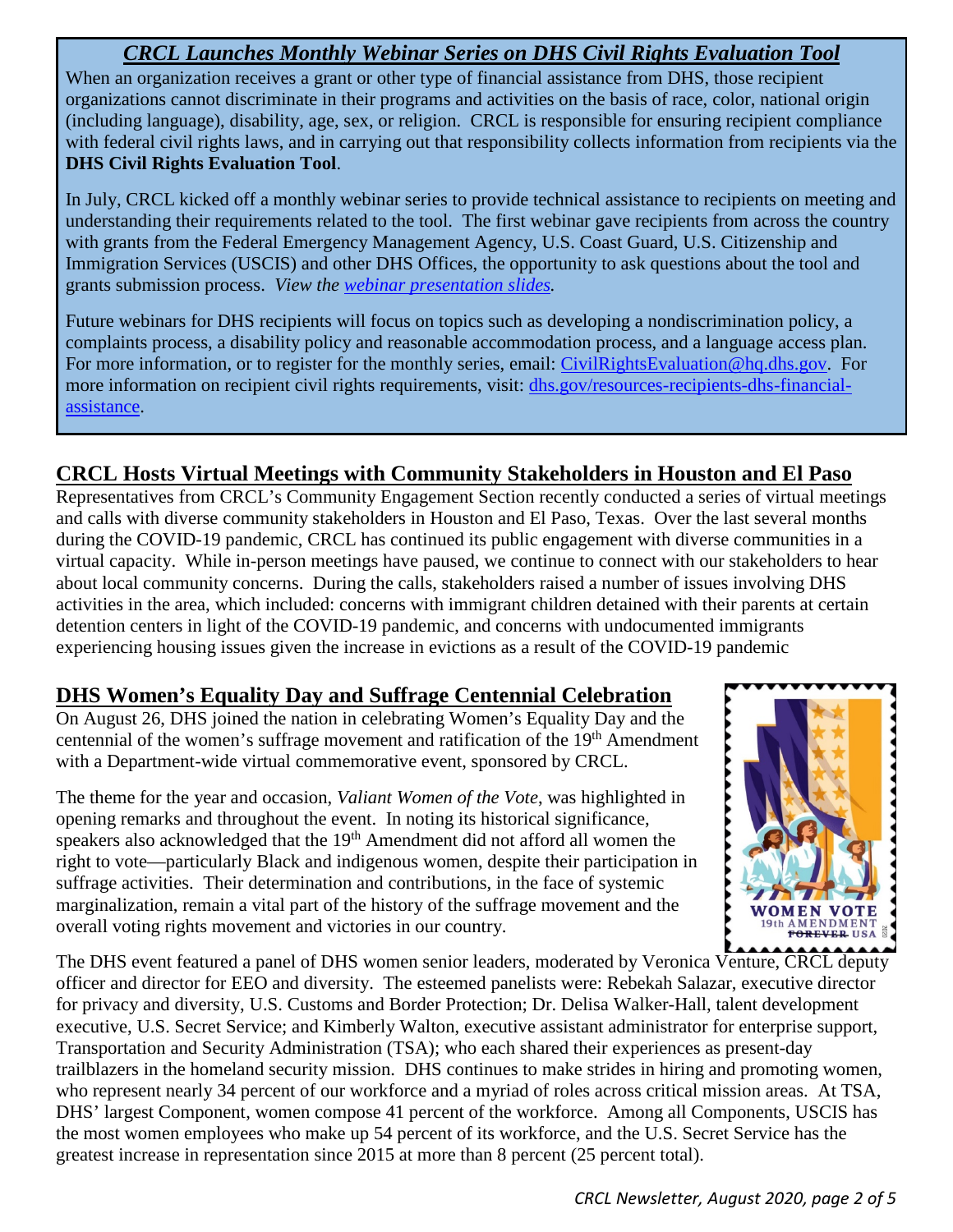# **20th Anniversary of Executive Order 13166 to Improve Language Access**

On August 11, 2020, CRCL marked the 20th anniversary of the signing of Executive Order 13166, "*Improving Access to Services for Persons with Limited English Proficiency,*" with two events: a meeting to rollout updates to the DHS Component language access plans, and a roundtable event with frontline personnel focused on

effective communication with indigenous language speakers who are served by DHS programs and operations.<br>
The rollout featured remarks from Christine Stoneman, a principal deputy<br>
chief with DOJ's Civil Rights Division. In The rollout featured remarks from Christine Stoneman, a principal deputy chief with DOJ's Civil Rights Division. In a statement to federal agencies that day, Ms. Stoneman said: "Today, we celebrate and acknowledge the advancements that you and your agencies have made. Now, more than ever, we see that the success of government efforts depends on our ability to communicate effectively and accurately with the public. Whether it is a state or local government informing constituents about the criteria for a safe and successful phased re-opening, or a federal agency helping people adversely affected by the coronavirus pandemic, we know mission success relies on



the ability to reach all members of the public, regardless of their race or national origin, and in a language they understand." Periodically evaluating and updating language access plans, policies, and procedures helps to ensure that the Department's language access programs are effective. In 2019 and 2020, DHS Components updated their existing language access plans, which can be found at: [https://www.dhs.gov/language-access.](https://www.dhs.gov/language-access)

Following the rollout meeting, our indigenous languages roundtable brought together DHS Components and frontline personnel that work on language access for individuals who interact with DHS personnel from across the country, including the U.S. southern border. A panel of representatives from U.S. Customs and Border Protection, ICE, and USCIS discussed current practices for interacting with indigenous individuals from Central American countries. The questions and dialogue focused on identification of languages at first encounter, availability and use of qualified interpreters, and observations from our 2019 roundtable where various indigenous experts spoke. CRCL plans to host a similar roundtable in the future with community members and DHS personnel.

### <span id="page-2-0"></span>**CRCL Hosts National Webinar for the 2020 Specialized Analytic Seminar Series**

Last month, CRCL partnered with the DHS Office of Intelligence and Analysis and the DHS Privacy Office to present a national webinar as part of the I&A Specialized Analytic Seminar Series. More than 140 fusion center personnel, law enforcement networks, Sherriff's offices, and intelligence officers participated in an interactive session that featured experts from fusion centers in two states (Ohio and Florida) as well as DHS Privacy Office staff. The topics included "True Threats v Hyperbole" and "Civil Rights and Civil Liberties Issues in COVID and Unrest" as well as a question and answer session where the DHS Privacy Office fielded questions on FOIA, Appropriate Terminology and how much social media research can be done by analysts when they see a potential threat. The strong response to the announcement of the session, which was held a little over two weeks ago from this publication's date, is an important indication of the interest in, and need for, timely training and outreach on privacy, civil rights, and civil liberties issues. In addition, DHS received more than 80 questions and proposed training topics from our state and local homeland security partners on future topics they wish to see addressed.

### <span id="page-2-1"></span>**CRCL Presents to the International Association of Emergency Managers**

This month CRCL's Anti-discrimination Group, along with colleagues from FEMA's Office of Equal Rights and the DOJ's Civil Rights Division, presented to the Diversity Committee of the International Association of Emergency Mangers (IAEM). The presentation focused on the legal requirements and resources available to assist emergency managers in ensuring nondiscrimination on the basis of race in emergency management.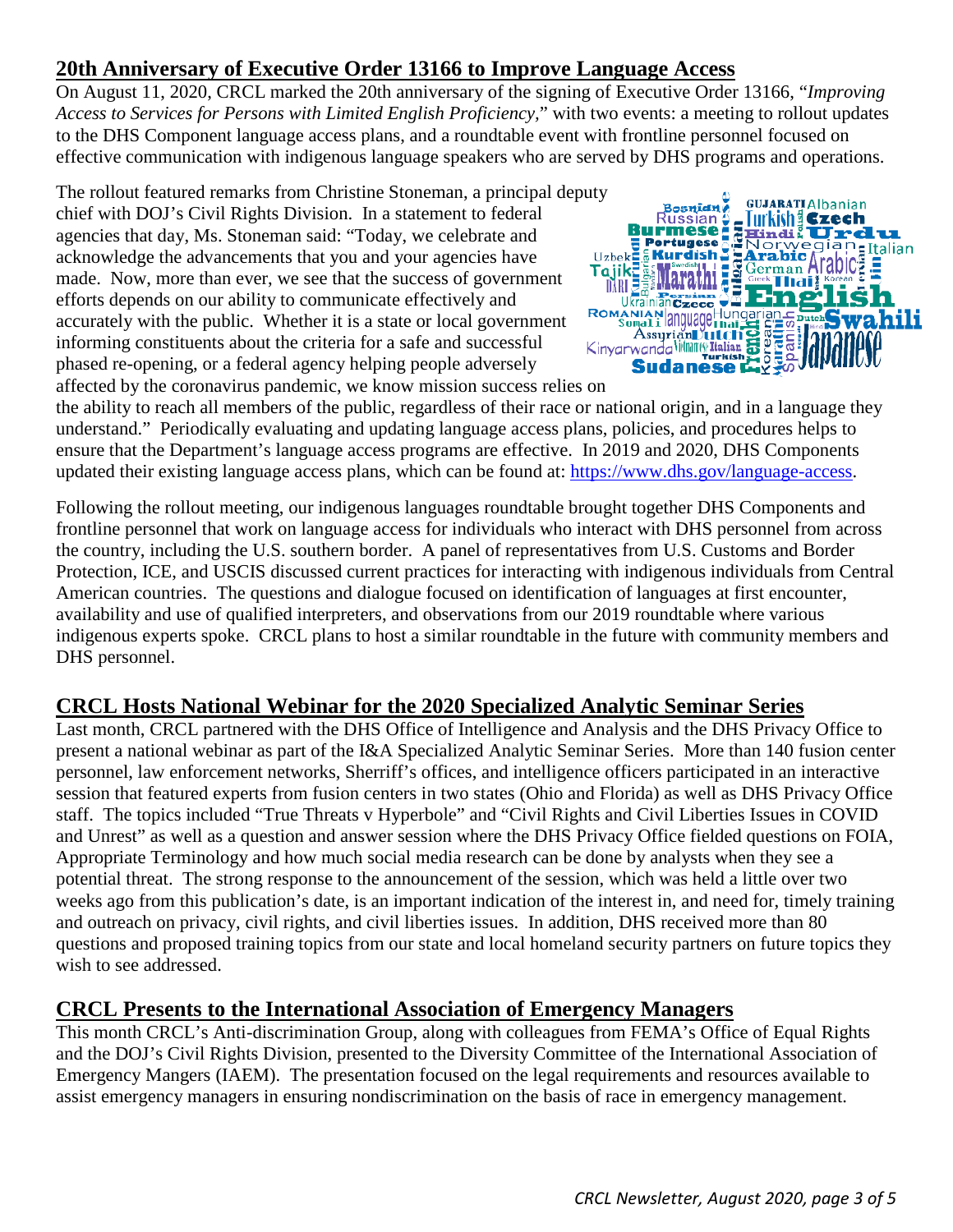While emergencies and disasters affect all people, the ability of communities of color to access critical recovery programs, activities, and services often has been hampered. In a recent open letter from the IAEM-USA Diversity Committee to emergency managers, the Committee stated their commitment to action. "As individuals we must address our own beliefs, feelings, assumptions and biases in a way that's open and honest to ourselves. But as emergency managers, the time has come to move this from a conversation to action—we MUST take steps towards racial and social equity."



During the presentation, CRCL staff emphasized the need for consistent and routine engagement with diverse racial, ethnic, and limited English proficient (LEP) populations in emergency planning, programs, and activities. The committee further explained, "We need to identify and build trust with key figures to lend their voices and partnerships in advance. Meaningful partnerships can assist when faced with responding to the destruction of our communities from the next virus, disaster, environmental catastrophe, social justice issue or death from the hands of another." DOJ staff also emphasized that emergency managers should take reasonable steps to ensure meaningful access to the information and services they provide to LEP persons. Inclusive, whole community preparedness protects the lives of first responders and the people they serve. The committee further noted, "We have a job to do—to respond to our communities' needs and, in some cases, to help restore and recover—but we cannot do this effectively if we don't understand the communities or populations we serve."

The presentation also discussed technical assistance resources on civil rights in emergencies, including the joint [agency Title VI guidance on nondiscrimination in emergency management](https://www.justice.gov/crt/file/885401/download) issued by DOJ, DHS, the U.S. Department of Health and Human Services, and the U.S. Department of Transportation. For more information on the joint guidance and other resources for emergency managers, visit the DHS Civil Rights in Emergencies and Disasters webpage at: [dhs.gov/civil-rights-emergencies-and-disasters.](https://www.dhs.gov/civil-rights-emergencies-and-disasters)

### *CISA Launches New Webpage and Self-Assessment Tool for Houses of Worship*

The Cybersecurity and Infrastructure Security and Agency (CISA) recently launched a [new dedicated webpage](https://www.cisa.gov/faith-based-organizations-houses-worship) with critical information to support faith based-organizations and houses of worship: [cisa.gov/faith-based](https://www.cisa.gov/faith-based-organizations-houses-worship)[organizations-houses-worship.](https://www.cisa.gov/faith-based-organizations-houses-worship) The webpage serves as a one stop shop with guidance and resources to inform houses of worship on security-based decisions, and features a [baseline security self-assessment tool.](https://www.cisa.gov/publication/houses-worship-security-self-assessment) CISA also maintains a nationwide presence through regional offices that consist of personnel, including Protective Security Advisors (PSAs), who can assist in enhancing security at houses of worship and related facilities through assessments, exercises, training, and other tangible capabilities.

Learn more about CISA's resources for house of worship: [https://www.cisa.gov/faith-based-organizations](https://www.cisa.gov/faith-based-organizations-houses-worship)[houses-worship.](https://www.cisa.gov/faith-based-organizations-houses-worship)

### **U Visa Certification Form: Best Practices for Law Enforcement**

Beginning in December 2019, USCIS began to reject an increased number of  $\overline{U}$  visa petitions where fields were left blank. On December 30, 2019, USCIS added to its website an [alert](https://lnks.gd/l/eyJhbGciOiJIUzI1NiJ9.eyJidWxsZXRpbl9saW5rX2lkIjoxMDIsInVyaSI6ImJwMjpjbGljayIsImJ1bGxldGluX2lkIjoiMjAyMDAxMjMuMTU5ODg4MDEiLCJ1cmwiOiJodHRwczovL3d3dy51c2Npcy5nb3YvaS05MTgifQ.bCuBgQPZBZwRQmiGYJobPT6iH55O9UJebP6fnDvODEs/br/74267897208-l) for Form I-918, *Petition for U Nonimmigrant Status* and Form I-918, *Supplement A, Petition for Qualifying Family Member of U-1 Recipient*, stating:

*We may reject your Form I-918 or your Form I-918 Supplement A if you leave a field blank, unless the field is optional. Optional fields include the safe mailing address as well as fields you should only complete if you answered yes to a previous question. You must provide a response to all other questions, even if the response is "none," "unknown" or "n/a." We will reject a Form I-918 or a Form I-918 Supplement A that has, for example, an empty field for middle name, for current immigration status, or for information pertaining to a spouse or child.*